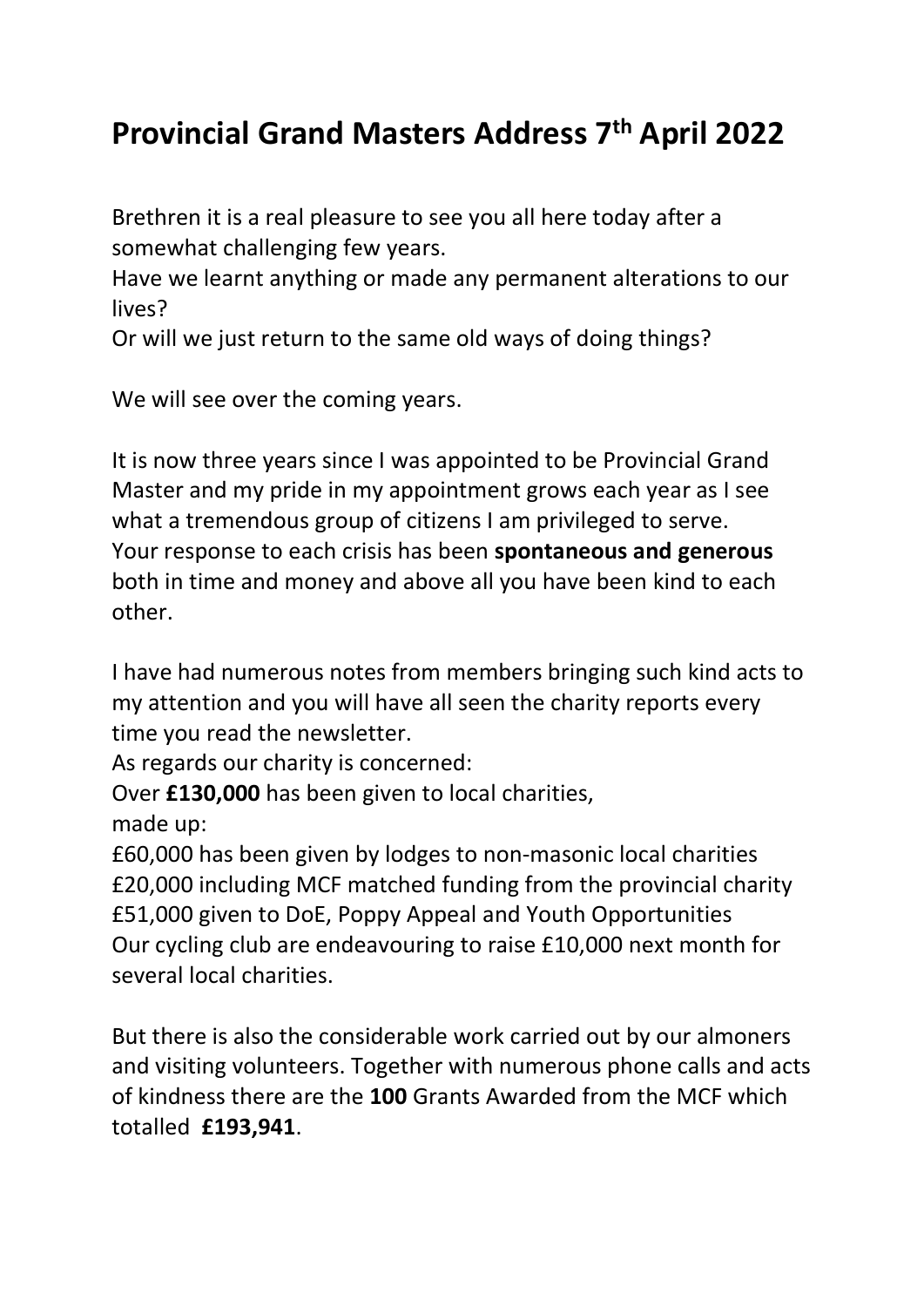The leadership from London may not have been as speedy as I would have liked and at times confusing but at least we have had leadership, and the response by the MCF has been exemplary, identifying specific areas of need, giving not only financial support but also publicising those organisations which underpin the most in need in our communities.

Homelessness, food banks, refuges, and carers, all helping the weak and the victims, to keep their heads above water.

The unravelling of civilisation in Eastern Europe just shows how fragile we are and how careful we must be avoiding conflict and selfdestruction.

Moving on to matters closer to home may I congratulate all those who are to receive the honour of promotion to Grand Rank. believe me you will earn those collars.

Mike Greedy our provincial secretary, Past Ass Grand D.C Graham Puddy our provincial charity steward, Past Ass Grand Std B Adrian Robson our provincial almoner, Past Ass Grand Std B Richard Reeve PAssDC for his work as Provincial Mentor in Gloucestershire

I will also mention Richard Parrish our Past Provincial Mentor, who has gone about his task quietly and without fuss or any regard for himself. One of many who put others first and will be Past Ass G.D.C.

Today We also recognise those who have given great service to their lodges over the years, and I trust will continue to do so.

We also appoint a new active provincial team whom I have no doubt will be just as good as the outgoing team.

The work you will do is important but equally as important is that you carry out your duties with a smile and a sense of humour, there is no room in Somerset for self-importance, only self-sacrifice.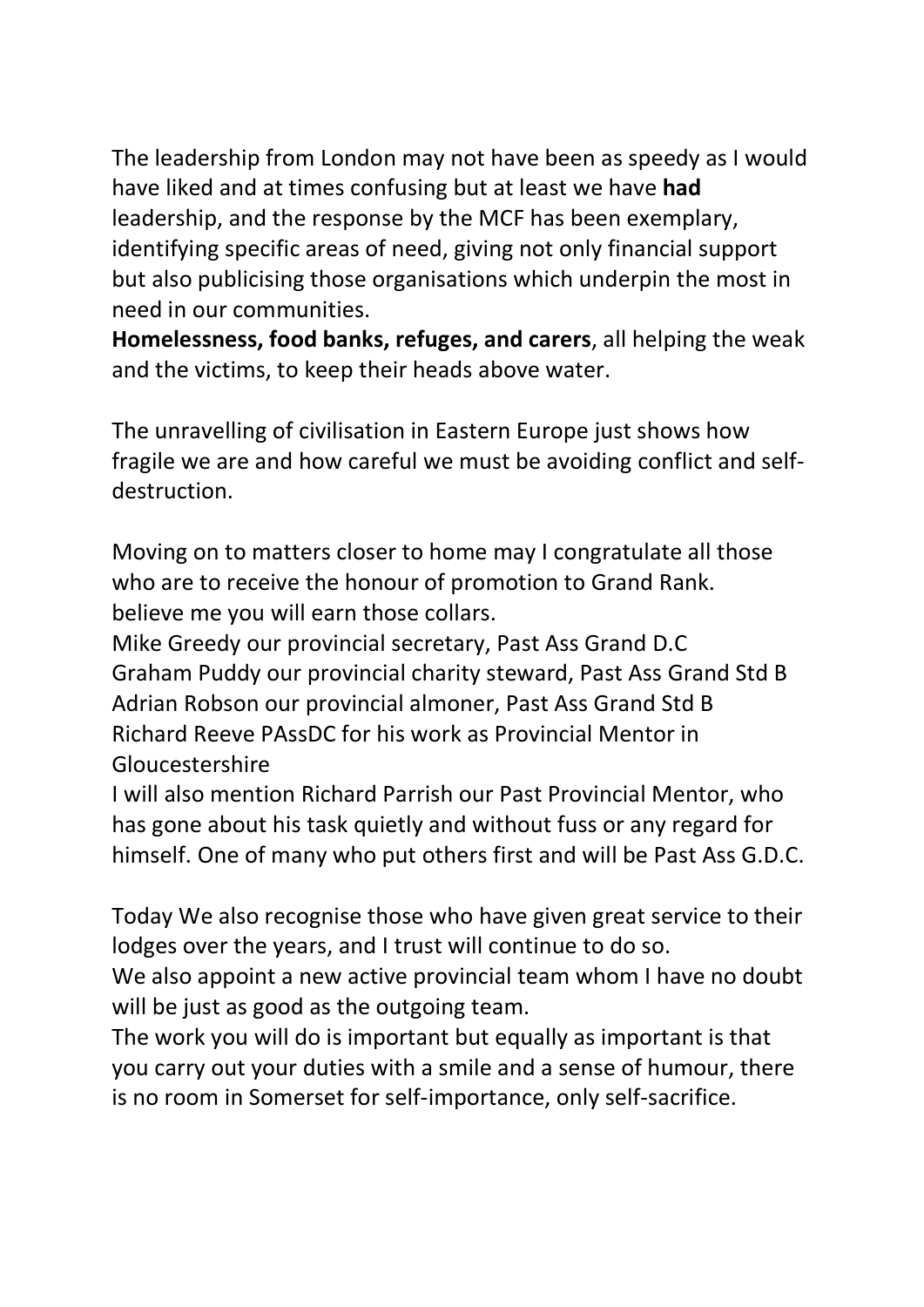In terms of the future, I am committed to supporting the new Superintendent of Royal Arch in any way possible.

After the tragic loss of Barrie, I can see no better recognition of his legacy than to see Royal Arch grow and strengthen.

Brothers or companions we all want the same thing and together we are stronger.

To that end I think it is only proper that service in Royal Arch is considered when appointments and promotions are decided in craft masonry, and I will also encourage a continuation of sharing of resource with almoners and charity stewards.

With the introduction of Pathway and the positive attitude towards the national digital advertising campaign it surely makes sense to not only encourage and facilitate new brethren into the joys of Royal Arch but also the other orders in Freemasonry.

Those seeking to join Freemasonry have a thirst for knowledge and we must make sure that thirst is satisfied, pointing them in the direction of Solomon is not enough.

This brings me nicely onto the topic of Pathway. We have made an impressive start introducing the program to the Lodges and I give a huge thank you to the presentation team so ably led by Martin Slocombe, Barry Palmer, John Townsend and Russ Woodland. Brethren this is not going to go away but will form the backbone of masonry in the future. Those who support it and actively engage with the program will have the full support of the province. Those who don't will still have our support, but I expect it will be too little too late.

Those lodges who believe making new masons is the answer are usually mistaken. It's not the making, it's the retaining of new masons.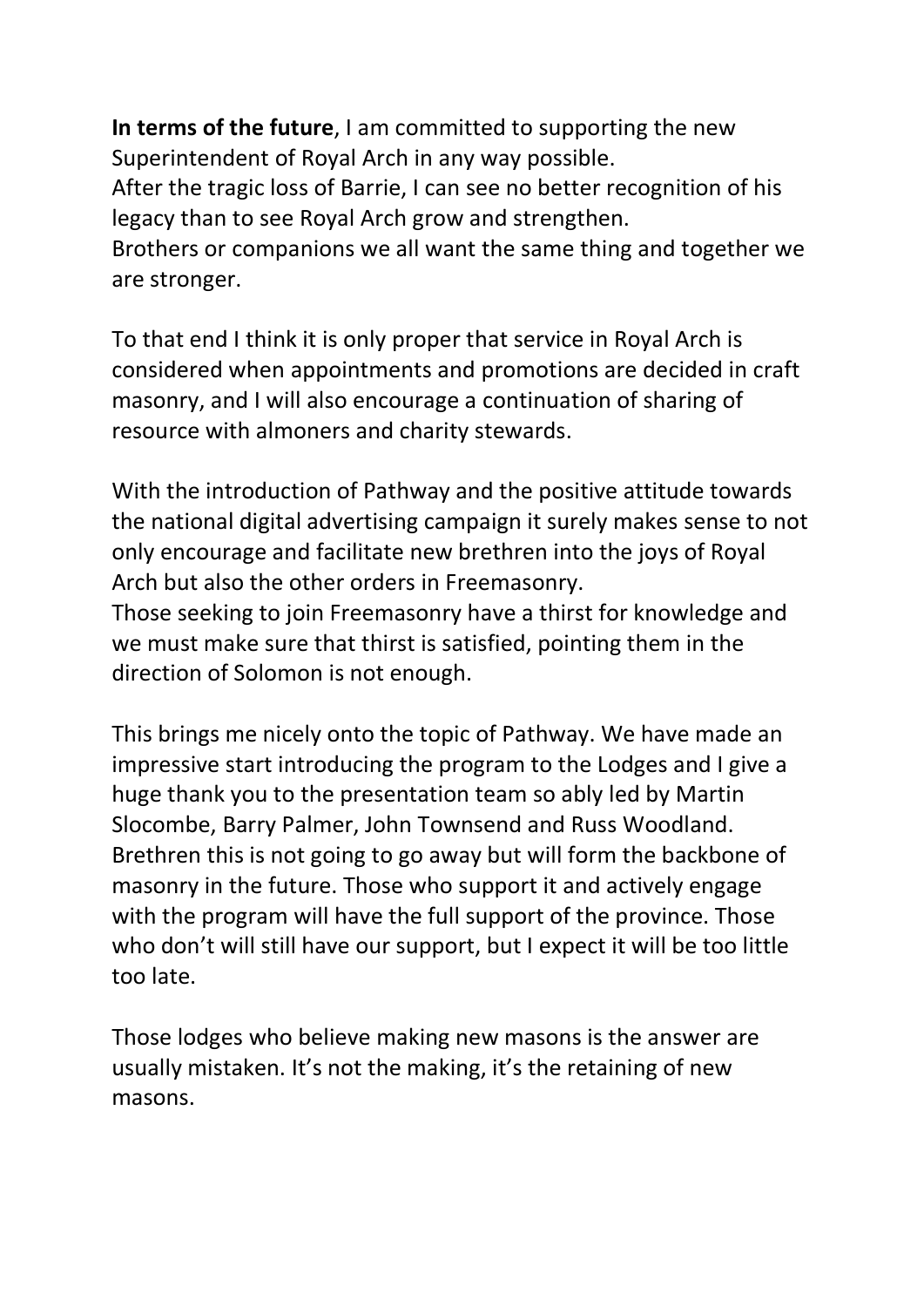We have seen the closure of lodges handing their warrants back. There is no shame in this, in fact it should be a celebration of what has passed. The tragedy is if we lose those masons who have kept the lodge going, they are the ones who we need to join another team.

Using my sailing analogy, stop bailing and start rowing. Move from head down in the bottom of the boat to feeling the breeze on their faces.

In my 6 years as assistant Provincial Grand Master, 7 years as chairman of the festival committee and 3 years as APGM I realise that one size does not fit all and that every lodge is different. What works in one does not necessarily work in another. However, what I am convinced of is that freemasonry is a team effort and is the sum of its parts.

We will be consecrating a new lodge next month and it is a strategic move to enable members of our armed forces to find a new team to belong to. If they enjoy the flavour of freemasonry, I hope this will lead to them finding lodges closer to home in which to enjoy and participate in.

There is a future for specific interest lodges, but I hesitate to look at new areas unless we are convinced that there is a fertile seed bed for ongoing growth.

The next few years will see huge changes in the craft due to all the hard work carried out over the last ten years and I know some initiatives may fail but rather than say "I told you so" I would rather we congratulate those that succeed. An immense amount of work has been done in London, most of it carried out by volunteers like you and I. So, I believe that even if we disagree with some of the detail we still need to put our backs into making it work. The time of the "we've always done it this way" and the back seat "tut tutters" has past and we now welcome the "how can I help" and "can do" brigade.